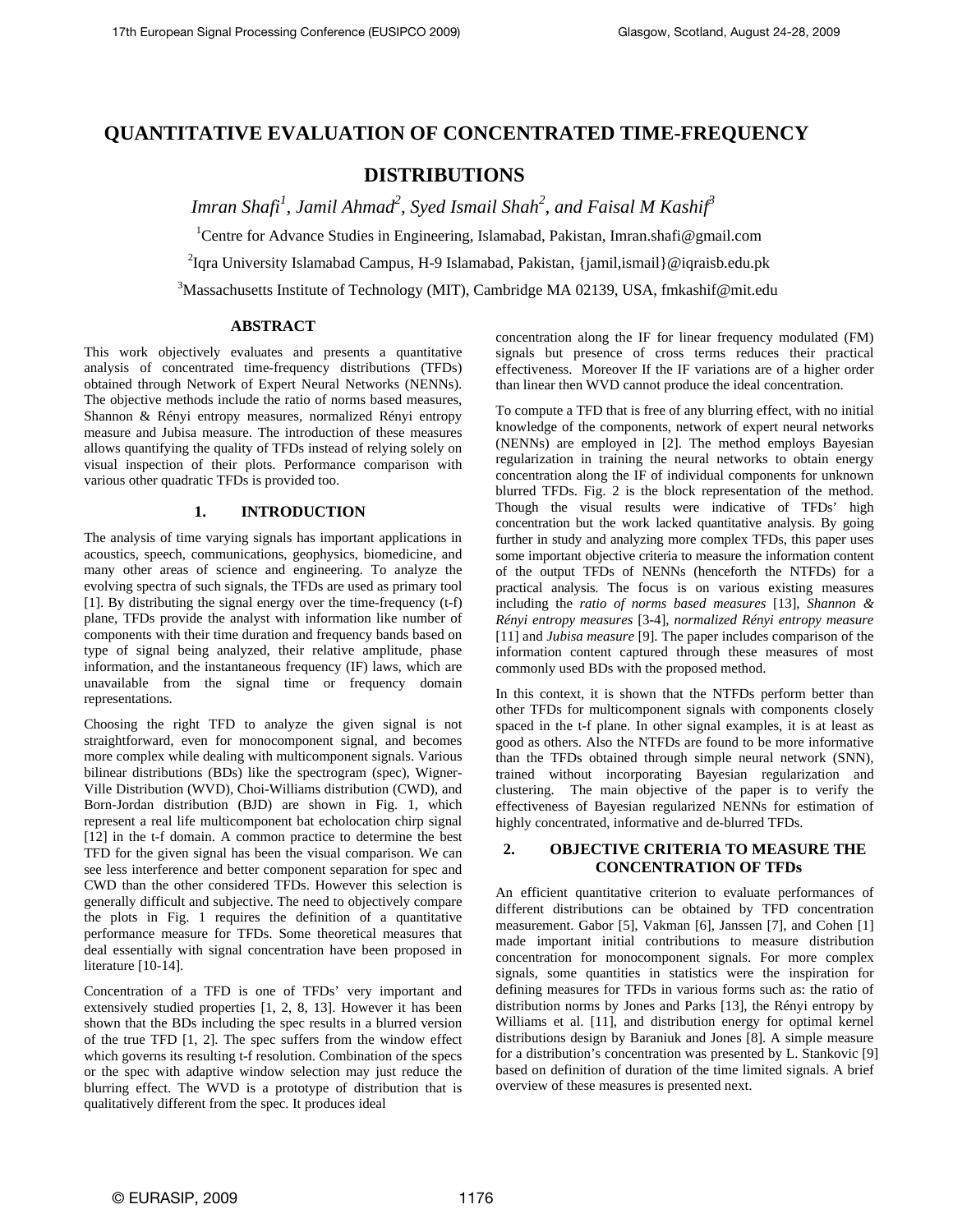

Fig. 1: TFDs of a multicomponent bat echolocation chirp signal. (a) Spec (Test Input to the NENNs)[Hamming window of length L=100], (b) WVD, (c) CWD [kernel width =1], (d) BJD, (e) NTFD [2], (f) optimal kernel TFD [8].

#### **2.1 Ratio of Norms based Measures**

An approach to get good t-f concentration [13], adapts the parameters of window to maximize a measure of concentration created by dividing the fourth power norm of TFD  $Q(n, \omega)$  by its second power norm, given as:

$$
E_{JP} = \sum_{n=0}^{N-1} \sum_{\omega=0}^{W-1} \left| Q(n, \omega) \right|^4 / \left( \sum_{n=0}^{N-1} \sum_{\omega=0}^{W-1} \left| Q(n, \omega) \right|^2 \right)^2 \tag{1}
$$

The fourth power in the numerator favors a peaky distribution [13]. To obtain the optimal distribution for a given signal, the value of this measure should be the maximum

#### **2.2 Entropy Measures**

A more promising approach to complexity based on entropy functionals has been useful in quantifying the information content of time-varying signals. The peaky TFDs of signals with high concentration would yield small entropy values and vice versa [10].

# *2.2.1 Shannon Entropy*

The well known *Shannon entropy* [3] for TFD of unit energy signals, can be written as

$$
E_{Shannon} = -\sum_{n=0}^{N-1}\sum_{\omega=0}^{W-1} Q\left(n,\omega\right)\log_2\left(Q\left(n,\omega\right)\right) \qquad (2)
$$

The negative values taken on by most TFDs prohibit the application of the *Shannon entropy* due to the logarithm in (2). By taking into account the absolute value of the distribution ensures that the integrated logarithm exists.

## *2.2.2 Rényi Entropy*

It is introduced as a more appropriate way of measuring the t-f uncertainty sidestepping the negativity issue, derived from the same set of axioms as the *Shannon entropy* [4, 14], given as

(c) 
$$
E_{RENH_a} = \frac{1}{1-\alpha} \log_2 \left( \sum_{n=0}^{N-1} \sum_{\omega=0}^{W-1} Q^{\alpha} (n, \omega) \right)
$$
 (3)

where  $\alpha$  is the order of *Rényi entropy*, which for the purpose of this paper has been taken as 3 being the smallest integer value to yield a well-defined, useful information measure for a large class of signals.

### **2.3 Normalized Entropy Measures**

The Rényi entropy measure with  $\alpha = 3$  does not detect zero mean cross terms, so normalization either with signal energy or distribution volume is necessary. By definition Rényi entropy normalized by distribution volume is given by:

$$
E_{\text{RVNorm}_{\alpha}} = \frac{1}{1-\alpha} \log_2 \left( \frac{\sum_{n=0}^{N-1} \sum_{\omega=0}^{W-1} Q^{\alpha} \left( n, \omega \right)}{\sum_{n=0}^{N-1} \sum_{\omega=0}^{W-1} \left| Q(n, \omega) \right|} \right) \text{ with } \alpha \ge 2 \quad (4)
$$

# **2.4 Jubisa Measure**

A simple criterion for objective measurement of TFD concentration is presented by L. Stankovic in [9], which can also be used in automatic determination of some TFDs' parameters. The basic idea comes from the obvious definition of the duration of time limited signals. The *Jubisa concentration measure* in the discrete form is given as:

$$
J\left[\mathcal{Q}\left(n,\omega\right)\right] = \left(\sum_{n=0}^{N-1} \sum_{\omega=0}^{W-1} \left|\mathcal{Q}\left(n,\omega\right)\right|^{1/n}\right)^{\eta}
$$
(5)

The best choice according to this criterion is the distribution that produces the minimal value of  $J[\overline{Q(n,\omega)}]$ .

# **3. THE REALIZATION OF HIGHLY CONCENTRATED TFDs**

 The algorithm for the realization of highly concentrated TFDs includes three major steps: pre-processing of the input data, training/testing of NENNs, and post-processing of the output data [2]. Fig. 2 is a block diagram of the method.

# **3.1 Brief Description of the Algorithm**

## *3.1.1 Step 1*

The blurred specs and highly concentrated WVD of various known signals constitute the training set for BRNNs. These training TFDs are converted to vectors of particular length. This procedure is repeated for both input and target TFDs. Input vectors of specified length from blurred image and the mean values of vectors of same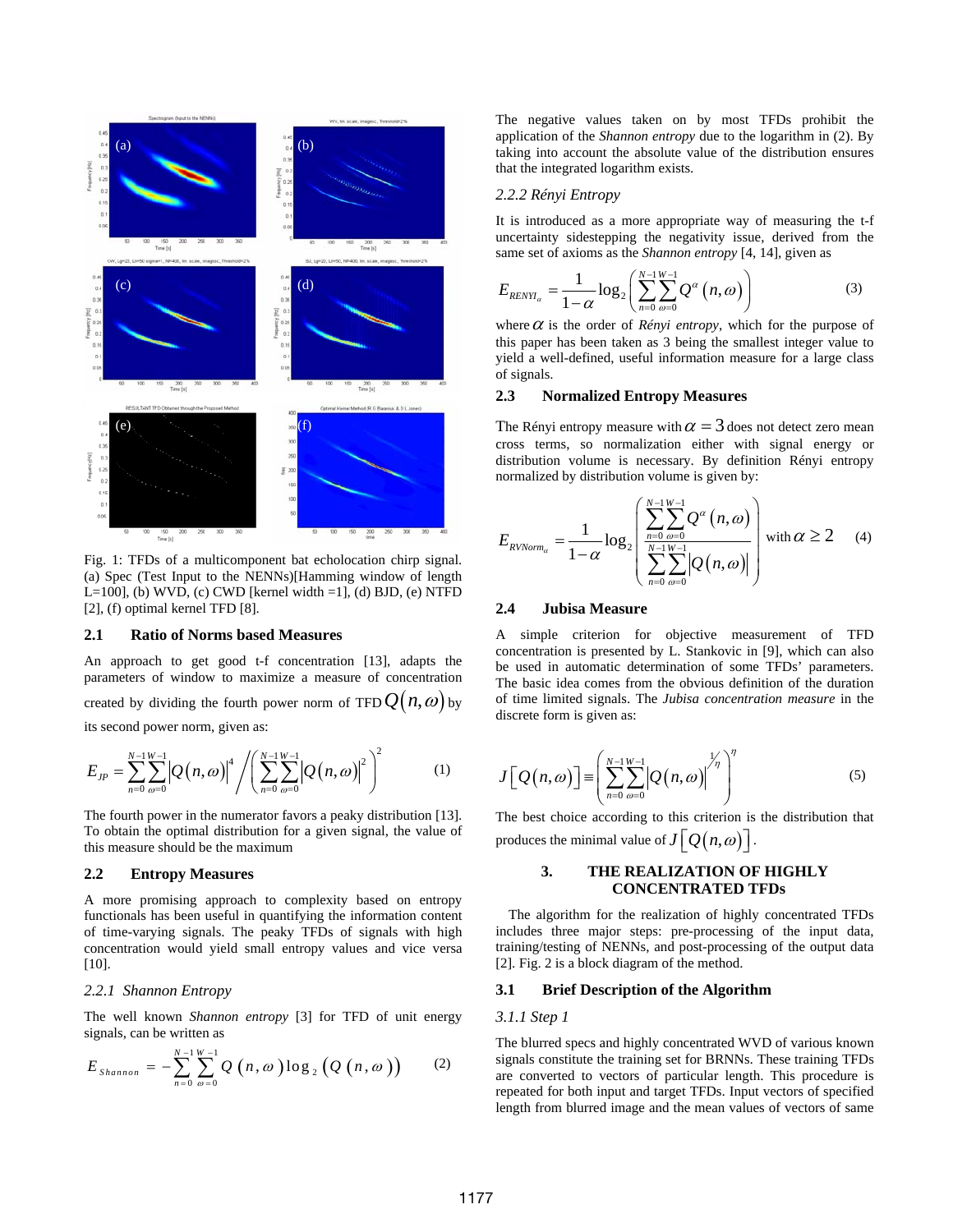length from the corresponding region of the concentrated target image are accumulated.

The vectors obtained from the blurred specs are clustered according to certain underlying image features. The objective is to divide the input vector space into number of sub spaces,  $S_n$ , described by directional unit vectors,  $v_n$ . A vector will lie in the subspace  $S_n$  represented by  $v_n$  that is most similar to this vector with respect to its information content. In our case,  $\mathbf{v}_n$  are three directional vectors, used to characterize three types of edges (ascending, descending, triangular) in the image.

# *3.1.2 Step 2*

Two simple signals are used to train the multiple neural networks. The first training signal produces linearly increasing parallel chirps given by:

$$
x_1(n) = e^{j(\pi n/4N)n} + e^{j\left(\frac{\pi}{3} + \frac{\pi n}{4N}\right)n}
$$
 (6)

while the second signal is the sinusoidal FM signal given by:

$$
x_2(n) = e^{j\pi\left(\frac{1}{2} - \left(0.1\sin(2\pi n/N)\right)n\right)}
$$
\n(7)

here  $N$  refers to the number of sampling points.

 By keeping track of the network error/performance, accessible via the training record, the best network termed as the expert networks (ENs) can be selected in terms of training performance for each cluster. These ENs constitute the NENNs, which are then fed with the test image vectors.

#### *3.1.3 Step 3*

This is exactly the reverse of the first step, which includes declustering and formulation of the resultant TFD from the output vectors, by placing them at appropriate pixel positions.

#### **4. EXPERIMENTAL RESULTS**

Three examples including both real life and synthetic multicomponent signals are considered. Quantitative analysis is performed for measuring t-f uncertainty using the criteria described in section II. The aim has been to find, based on these measures, the best concentrated and thus an informative TFD.

### **4.1 Real Life Test Case.**

Real life data for the bat echolocation chirp sound provides an excellent test case for it is a multicomponent signal [12]. The nonstationary nature of the signal is only obvious from its TFD, whereas neither the time nor the frequency domain representations convey this information. The spec of the signal referred to as test image 1(TI 1), is shown in Fig. 1(a). The resultant NTFD is depicted as Fig. 1(e) along with other popular BDs and the existing optimal kernel method (OKM) [8] for a visual comparison. On close monitoring, it is revealed that no distribution, except the spec and NTFD, is able to recover the fourth chirp, thus losing some useful information about the signal. Whereas the NTFD is not only highly concentrated along the IF of the individual components present in the signal but also is more informative being able to show all the components.

The slices of the input/output TFDs of NENNs are taken at the time instants n=150 and n=310 (recall that  $n=1,2,...,400$ ) and the normalized amplitudes of these slices are plotted in Fig. 5. The peaky appearance of the three frequencies present in the signal (see Fig. 1(e)) at these time instants can be seen. There are no cross terms and the results of the proposed method offer better frequency resolution. It is important to highlight that on visual inspection, the NTFD not only has the best resolution i.e. (narrower main lobe and no side lobes) but also successfully recovers the fourth chirp (the weakest) compared to all the other considered distributions in Fig. 1.

# **4.2 Synthetic Test Cases.**

In this paper, two synthetic signals of different nature with specs referred to as test image 2 (TI 2) and test image 3 (TI 3), shown in Fig. 3 are fed as the other two test cases to the trained NENNs. The first one is the synthetic signal consisting of two components sinusoidal FM intersecting each other, given as:

$$
X(n) = e^{-j\pi \left(\frac{5}{2} - (0.1\sin(2\pi n/N))n\right)} + e^{j\pi \left(\frac{5}{2} - (0.1\sin(2\pi n/N))n\right)}
$$
(8)

The second synthetic signal produces multiple nonparallel, nonintersecting chirps once seen on the t-f plane. Mathematically it can be written as:

$$
Y(n) = e^{j(\pi n/6N)n} + e^{j(\pi + \frac{\pi n}{6N})n} + e^{-j(\pi n/6N)n} + e^{-j(\pi + \frac{\pi n}{6N})n}
$$
(9)

The estimated NTFDs are shown in Fig. 4. The visual results are indicative of their high concentration and good resolution.

However to verify the performance, quantitative assessment by various methods including the *ratio of norms based measures*, *Shannon* & *Rényi entropy measures*, *normalized Rényi entropy measure* and *Jubisa measure* is performed. The resulting values are recorded in Table I for a comparative analysis. The values that represent the best t-f concentration and resolution according to the different criteria have been indicated in bold italics. It is important to mention that the numeric values of the various measures, except simple Rényi entropies, indicate that the NTFDs' performance is better than others for all the examples. Though simple Rényi entropy value is the minimum for the ZAMD but literature [4, 14] indicates the measure's drawbacks and suggests usage of the volume normalized Rényi entropies, which however refer to the NTFDs as the highly concentrated.

To get a clear picture, these measures are independently plotted for various TIs in Fig. 6, which confirm that NTFDs are the most informative. The congruence and regular nature of the curves are very obvious in these plots which ascertain the validity of the selected objective criteria.

## **5. CONCLUSIONS**

In this paper, a quantitative analysis is presented for the evaluation of the Bayesian regularized NENNs for the estimation of informative and highly concentrated TFDs of multicomponent signals whose frequency components vary with time, using both synthetic and real life signals. We have used the objective criteria to compare the concentration performance of TFDs for multicomponent signal analysis thus using a quantitative measure of goodness for TFDs instead of relying solely on the visual inspection of their plots.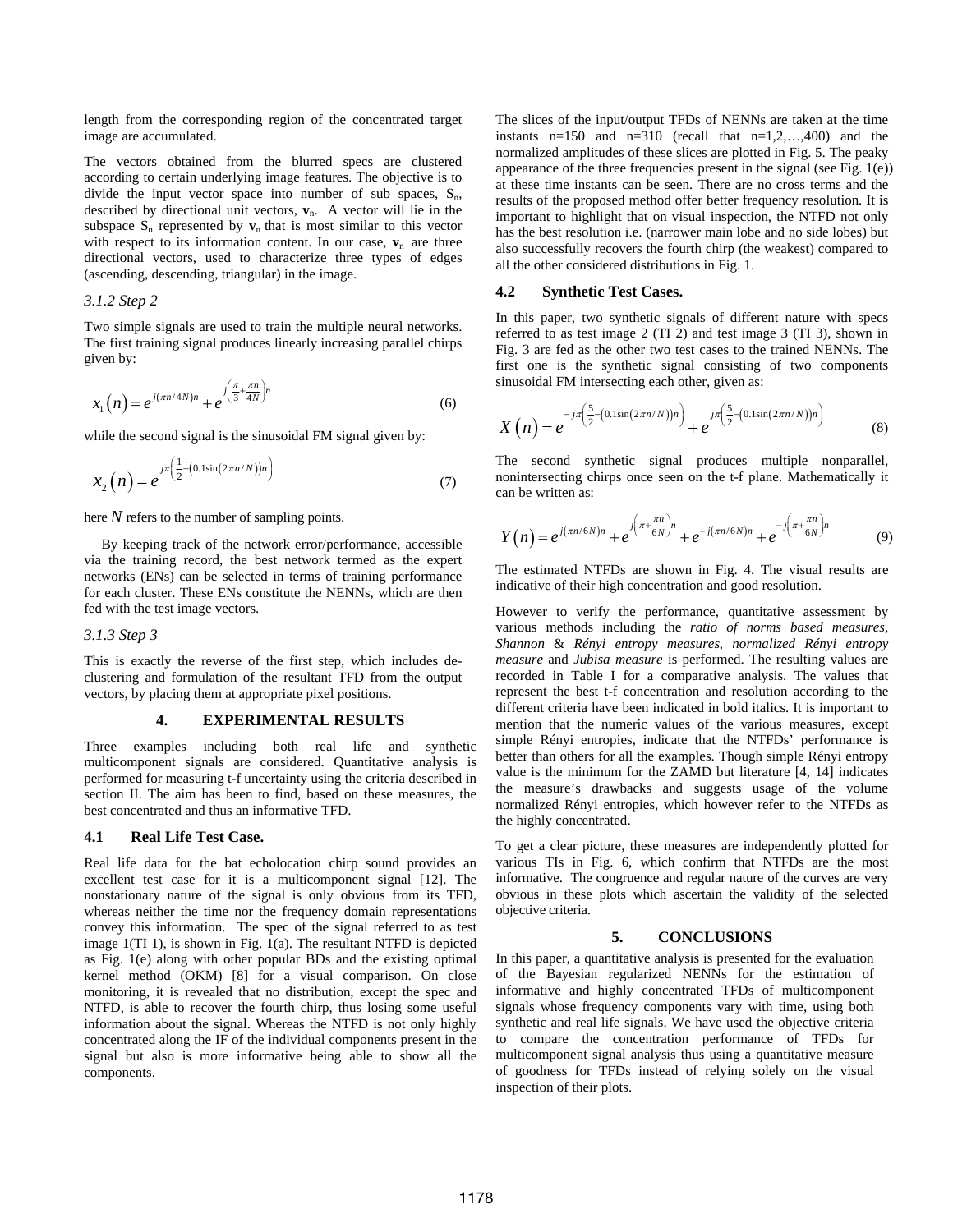The resultant TFDs are compared with some popular distributions known for their high cross terms suppression and high energy concentration in the t-f domain. It has been shown that the TFDs obtained through the proposed method exhibit high resolution, no interference terms between the signal components and are highly concentrated. Also they are found to be better at detecting the number of components in a given signal compared to the conventional distributions. It is however found that the resulting TFDs are not valid energy distributions because they do not observe the signature continuity and marginal characteristics or weak signal mitigation. Due to this reason, the results may not be feasible for certain applications which may have different preferences and requirement to the TFDs. This aspect may be attributed to the discontinuous target data and is expected to improve by a possible use of better pre and post-processing of the data to get TFDs without discontinuities along the IF of the individual components.

Essentially this work merely scratches the surface of potential application of objective criteria in t-f analysis. Worthy of pursuit seems the axiomatic derivation of an application of the *ideal* t-f complexity measure along the lines of Jones and Parks for devising the ratio of distribution norms [13], Baraniuk and Jones's effort in defining optimal kernel distributions' design [8], Rényi's work in probability theory [4] and investigate other possible measures.

A further research direction may be to check the effect of improved clustering methodologies like fuzzy or unsupervised techniques and analyze more complex signals, embedded in additive noise. Also a separate work is needed for the signals that are not linear or sinusoidal chirps to see how performance of the algorithm is affected. To come up with a parametric representation of the IF of individual components of a multicomponent signal through neural networks may be another future work.

# **REFERENCES**

[1] L. Cohen, "Time Frequency Analysis", Prentice-Hall, NJ, 1995.

[2] I. Shafi, J. Ahmad, S. I. Shah, and F. M. Kashif, "Evolutionary time–frequency distributions using Bayesian regularised neural network model", IET Trans. Signal Process., Vol. 1, No. 2, pp. 97- 106, June 2007.

[3] C. E. Shannon, "A mathematical theory of communication, Part I," Bell Sys. Tech J., vol. 27, pp. 379–423, July 1948.

[4] A. Rényi, "On measures of entropy and information," in Proc. 4<sup>th</sup> Berkeley Symp. Math. Stat. and Prob., vol. 1, pp. 547–561, 1961.

[5] D. Gabor, "Theory of communications," J. Inst. Elec. Eng., vol. 93, pp. 421-441, 1946.

[6] D. Vakman, "Optimum signals which minimizes partial volume under an ambiguity surface," Radio Eng., Electron. Phys., vol. 27, pp. 1260–1268, Aug. 1968.

[7] A. J. E. M. Janssen, "On the locus and spread of pseudo functions in the time-frequency plane," Philips J. Res., vol. 37, no. 3, pp. 79–110, 1982.

[8] R.G. Baraniuk and D.L. Jones, "Signal-Dependent Time-Frequency Analysis using a Radially Gaussian Kernel", IEEE Trans. on Signal Processing, Vol. 32, No. 3, pp. 263-284, June 1993.

[9] L. Stankovic, "A Measure of Some Time-Frequency Distributions Concentration," Signal Processing, vol. 81, No. 3, pp. 212–223, Mar. 2001.

[10] D. L. Jones, T. W. Parks, "A Resolution Comparison of Several Time-Frequency Representations," IEEE Trans. On Signal processing, vol. 40, No. 2, pp. 413-420, Feb 1992.

[11] W. J. Williams, M. Brown, and A. Hero, "Uncertainty, information and time-frequency distributions," in SPIE-Advanced Signal Processing Algorithms, vol. 1556, pp. 144–156, 1991.

[12] http://www-dsp.rice.edu

[13] D. Jones and T. Parks, "A high resolution data-adaptive timefrequency representation," *IEEE Trans. Acoust., Speech, Signal Processing*, vol. 38, pp. 2127–2135, Dec. 1990.

[14] R. G. Baraniuk, P. Flandrin, A. J. E. M. Janssen, and O. Michel, "Measuring time-frequency information content using the Rényi entropies," IEEE Trans. on Info. Theory, vol. 47, no. 4, pp. 1391–1409, May 2001.



Fig. 2: Block diagram of the method



Fig. 3: Test TFDs of two synthetic signals given as input to the trained NENNs



Fig. 4: Resultant NTFDs for the two synthetic test signals